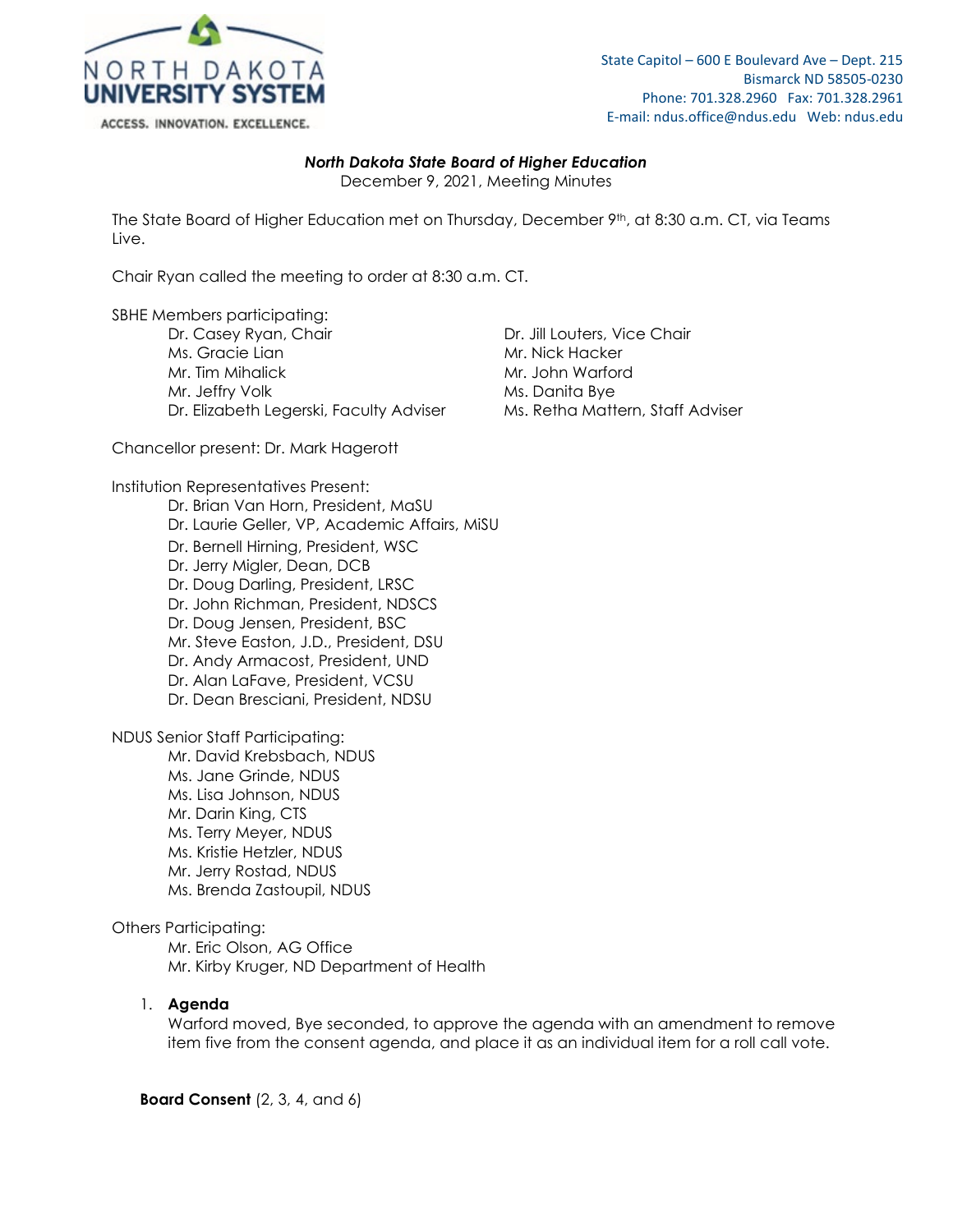2. October 28, 2021, Meeting Minutes

SBHE Budget and Finance

- 3. [Proposed 2022-23 Room, Board and Fee Guidelines](https://ndusbpos.sharepoint.com/:b:/s/NDUSSBHE/EbHZFp01Sn5Ojm_ibc2an_MBwT_ZLbACoCZY_vS39uwU7A?e=Vr44GA)
- 4. [Capital Building Fund SB2033](https://ndusbpos.sharepoint.com/:b:/s/NDUSSBHE/EXuU2YKnUANEpiaN8AOC9pcBeFl8PeOqYt1wjETI0UwORA?e=KJMS7K)
- 5. DCB Revised resolution item moved to individual item for separate roll call vote.

# SBHE Academic and Student Affairs

- 6. State Authorizations
	- a. [Columbia College](https://ndusbpos.sharepoint.com/:b:/s/NDUSSBHE/EYfEpQBox-tIg5A9pTOrJOABXSMQw4ji24mWHWI9IJDNzw?e=zNmFl9)
	- b. [Rasmussen University](https://ndusbpos.sharepoint.com/:b:/s/NDUSSBHE/ESkEtfURkvFFnZHk4E94ijQB05YwgTLLn5wHCVN11PTIlQ?e=7kzle8)

Warford moved, Bye seconded, to approve the consent agenda items 2, 3, 4, and 6.

Warford, Louters, Hacker, Bye, Mihalick, Volk, Lian, and Ryan voted yes.

**DCB Revised resolution** authorizing Dakota College at Bottineau to issue not more than \$2,500,000 in [Housing and Auxiliary Facilities Revenue Bonds,](https://ndusbpos.sharepoint.com/:b:/s/NDUSSBHE/EZ1WWJjN7RFNsE259RXLrPYBFHv5rqaFb8EtkkHy8npmhA?e=Vrp6O4) Series 2021**,** for the purpose of financing the construction and equipping of a dining facility on the DCB campus and paying the costs of issuance of the Series 2021 Bonds.

Mihalick moved, Louters seconded, to approve the DCB Resolution, as presented.

Lian, Volk, Warford, Mihalick, Bye, Hacker, Louters, and Ryan voted yes.

## 7. **1st Reading, Policy HR7**

Louters moved, Warford seconded, to approve first reading of [Policy HR7.](https://ndusbpos.sharepoint.com/:b:/s/NDUSSBHE/EXpv4WHoVB9Jtn0l_eivIzcBN6YFcLnxoy3QTmomtxOq3w?e=WFEo88)

Mihalick, Bye, Hacker, Louters, Lian, Volk, Warford, and Ryan voted yes.

Ms. Lisa Johnson presented the following policy amendments and deletions for second readings and final adoption of items 8, 9 and 10:

- 8. **2nd Reading, Policy [412,](https://ndusbpos.sharepoint.com/:b:/s/NDUSSBHE/EZCXvZUrYOlIpQxgKLZOB5cBq41K8Z1Etk4TAxW0ZCksbA?e=qsRIBE) Transfer of Credits**
- 9. **2nd Reading, Policy [411,](https://ndusbpos.sharepoint.com/:b:/s/NDUSSBHE/EaBTh1V1991KsJuX-V6B_NQBe6CaRjhmdgrjtFCQlItZsQ?e=d3G3Of) Admission**
- 10. **Deleted policies** (consolidated to streamline);
	- a. Policy [402](https://ndusbpos.sharepoint.com/:w:/s/NDUSPoliciesandProcedures/EVJw0QkNNA9LpO0v8KSJ5agBPh5TdkzWVNy4-WBRYfkQBw?e=LVt3UT) Delegation of Admission Authority
	- b. Policy [402.1](https://ndusbpos.sharepoint.com/:w:/s/NDUSPoliciesandProcedures/EXDCKLBD1Y1AqslQa6hjr_sBrPcx_rrqUmEkZTcEzjD2-g?e=3stDH0) First Year Applicants-Certificate, Diploma, and Associate Degree Programs
	- c. Policy [402.1.1](https://ndusbpos.sharepoint.com/:w:/s/NDUSPoliciesandProcedures/EcM6GY5ffOhIvdGn9kEyuGQBQE1nnLZc4u12vUqzVUra0w?e=c7LbJs) Standardized Test Scores
	- d. Policy [402.2](https://ndusbpos.sharepoint.com/:w:/s/NDUSPoliciesandProcedures/EfV6Q_q8MzFAjucpQw0KpDsBiZf37TyRQi-s4g44Y7xcfg?e=SFc7u6) First Year Applicants Baccalaureate Programs
	- e. Policy [402.3](https://ndusbpos.sharepoint.com/:w:/s/NDUSPoliciesandProcedures/EQKAZM0TIE5AgBkff-4Q7WwBRCfWQaw-wse3l01gUeOl8A?e=K6JxGI) Home Educated and Other Special Categories of Applicants
	- f. Policy [402.4](https://ndusbpos.sharepoint.com/:w:/s/NDUSPoliciesandProcedures/EQJm1r50EnpOv_yODmpC4B4BvmqXyiUjQ9b0VKQI3zybqQ?e=qIbucp) Admission Policies Transfer Applicants
	- g. Policy [402.5](https://ndusbpos.sharepoint.com/:w:/s/NDUSPoliciesandProcedures/EcGRdgM8w8dAhxxYZzdSGFQBw65BBOiYKK0a0ryxwWq51Q?e=qQKkVb) Admission Policies Former Students
	- h. Policy [402.6](https://ndusbpos.sharepoint.com/:w:/s/NDUSPoliciesandProcedures/EbOs0hA-FPxAlR8EhPIchpQBWc873ED_Ar7jzkYqZcAmGg?e=eXOUfE) Admission Policies Graduate and First-Professional Degree Programs
	- i. Policy [402.7](https://ndusbpos.sharepoint.com/:w:/s/NDUSPoliciesandProcedures/Ef5x47aIUw5ErCBKOIs8AisBUTK9nt0Bj0u87SJLGDICIg?e=jIR3tL) Admission Policies Selected Undergraduate/Graduate Programs
	- j. Policy [402.8](https://ndusbpos.sharepoint.com/:w:/s/NDUSPoliciesandProcedures/ER6ZLs00_f9Pima10_K9MNkBRVkKNJj80EseIV4eSVNglQ?e=y9B0lq) Admission Policies Non-resident Students
	- k. Policy [402.9](https://ndusbpos.sharepoint.com/:w:/s/NDUSPoliciesandProcedures/EW19MVQDZR5InngNty1SEnMBMtcan8ipSXG6WzFyHmI34g?e=v7dnmZ) Admission Policies New International Students
	- l. Policy [402.10](https://ndusbpos.sharepoint.com/:w:/s/NDUSPoliciesandProcedures/EfduJHG8yA9EuHX4NdkLX84BqtMg1N7TmOEmgI8rz-8WSg?e=XMLrfi) Admission Policies Students Enrolling Under Reciprocal Agreements
	- m. Policy [402.11](https://ndusbpos.sharepoint.com/:w:/s/NDUSPoliciesandProcedures/EU9RxHXa67hGrdRhzaUsUtoB6e7Z67wYoPIKW7-mxa9UjQ?e=SMmz8B) Tests of High School Equivalency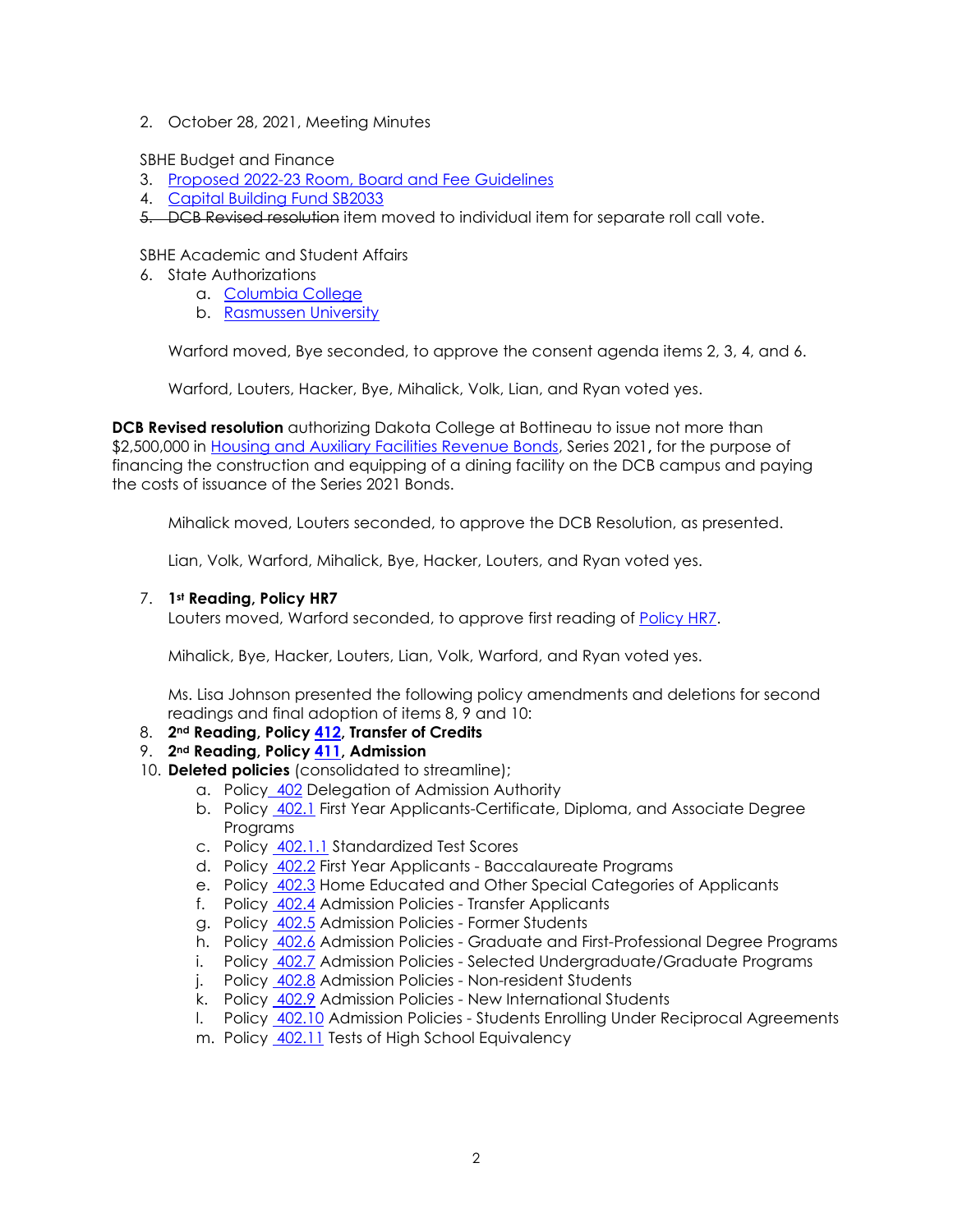Warford moved, Bye seconded, to approve second readings and final adoption of Policies 411 and 412, further deletion of Policies 402, 402.1, 402.1.1, 402.2, 402.3, 402.4, 402.5, 402.6, 402.7, 402.8, 402.9, 402.10 , and 402.11.

Lian, Volk, Warford, Mihalick, Bye, Hacker, Louters, and Ryan voted yes.

#### 11. **2nd Reading, Policy 503.1, Student Free Speech & Expression**

Mr. Eric Olson reviewed amendments to Policy [503.1.](https://ndusbpos.sharepoint.com/:b:/s/NDUSSBHE/EdhvcTRgGK5FjlKyzg50tH0BpZMtHHy-eR6vmMMmdoABFg?e=5qI1Rx)

Louters moved, Lian seconded, to approve second reading and final adoption of Policy 503.1.

Warford, Mihalick, Bye, Hacker, Louters, Lian, Volk, and Ryan voted yes.

## 12. **2nd Reading, Policy 520, Title IX Sexual Harassment**

Mr. Eric Olson reviewed amendments to Policy [520.](https://ndusbpos.sharepoint.com/:b:/s/NDUSSBHE/EQP-skxfPANKu3xk8OvWP04Bc6b5h28CLjgJRoAn9TKsyA?e=kuaqNU)

Warford moved, Mihalick seconded, to approve second reading and final adoption of Policy 520.

Bye, Hacker, Warford, Mihalick, Louters, Lian, Volk, and Ryan voted yes.

#### **Board Report/Updates/Discussion**

- 13. SBHE Budget and Finance Committee update provided by Mr. Tim Mihalick, including an update on presidential compensation. At the November committee meeting, they discussed options to ensure that salaries for presidents of the NDUS institutions are commensurate with comparable institutions around the region. As a result of that, the committee instructed the System Office to get quotes from various vendors to conduct a salary study to establish benchmark for the committee to consider and tentatively work from. At the special December committee meeting, the System Office informed the committee that the RFP issued was unsuccessful, largely due to the short timeline. As a result, the committee decided a two prong approach; member Volk will work with the System Office to use the data available to potentially determine an interim salary adjustment for the current presidential searches to ensure those positions are competitive. The second component is to have the System Office send out an RFP seeking a vendor that could complete a more comprehensive salary study for all NDUS presidential positions. Committee Chair Mihalick will continue to provide the full Board updates as the process takes place.
- 14. SBHE Audit Committee update provided by Mr. Nick Hacker.
- 15. SBHE Research and Governance Committee update provided by Ms. Danita Bye.
- 16. SBHE Academic and Student Affairs Committee update provided by Dr. Jill Louters.
- 17. NDSU Presidential Search update provided by Co-chair Dr. Jill Louters.
- 18. NDSCS Presidential Search update provided by Co-chair Mr. Jeffry Volk.
- 19. [Update on COVID](https://ndusbpos.sharepoint.com/:b:/s/NDUSSBHE/ER2G5c-wXyJOvYQUADlF7hIBnXZtEZbE1MBvKFOnSArAVA?e=u1X40K) variant provided by Mr. Kirby Kruger from ND Department of Health.
- 20. Update on Federal/State Vaccine Mandates provided by Mr. Eric Olson from the Attorney General's office.

#### **Reports**

21. [2021 Academic-CTE Scholarship report](https://ndusbpos.sharepoint.com/:b:/s/NDUSSBHE/EcPrzkTdzWpHs3bPvgT2C8sBSPiipcgpjp7Bwd7wK4QfxQ?e=m98TpJ) provided by Ms. Brenda Zastoupil.